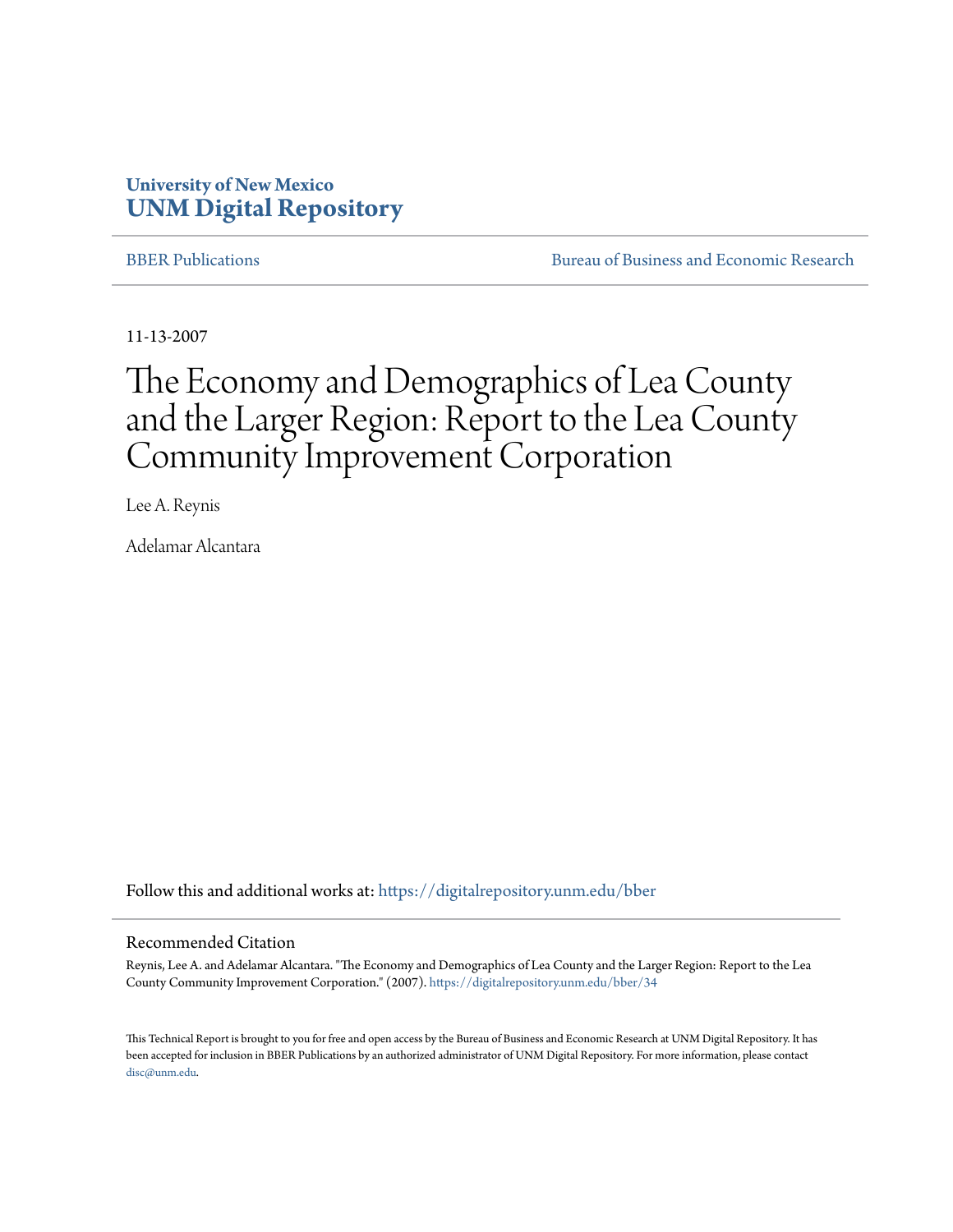### **Executive Summary THE ECONOMY AND DEMOGRAPHICS OF LEA COUNTY AND THE LARGER REGION**

This set of reports looks at economic and demographic developments in Lea County and the larger region, including the New Mexico counties of Eddy, Chaves, and Roosevelt, the adjacent Texas counties of Andrews, Colfax, Gaines, Loving, Winkler and Yoakum, and other West Texas counties encompassed by a region that extends to Lubbock on the northeast and to Midland and Odessa on the southeast. The major objective of the project was to develop a new forecast for the economy of Lea County within the context of the larger region and to "update the Census" by developing new population estimates and projections that reflect the changes occurring within the region.

## **Major Findings**

- The population of Lea County, which was previously projected to slowly decline to below 50,000 by 2030, is now expected to exceed 73,000 in that year  $-$  a 48.8 percent increase. The population estimates for 2005 and 2006 have been increased to take account of the population recovery that has occurred since July, 2003, and that reflects an influx of economic migrants attracted to the area by high oil prices and the opening up of job opportunities in other industries, including those at the National Enrichment Facility currently under construction in Eunice. The new projections, which are supported by BBER's forecast of employment growth, assume continued in-migration. The influx of economic migrants who are predominantly in their peak reproductive and productive years will have a continued residual effect on the population of Lea County during the next 20 years.
- While the resurgence of oil and gas has accounted for a substantial proportion of the new job and income growth in Lea County over the past few years, there is some basis for optimism that the economy will continue to expand, albeit at a moderate rate, and that the bust scenario will be largely averted or at least mitigated as a result of increased diversification of the economy. First, global energy markets are such today that the price of oil is likely to remain high – at or near \$70 per barrel in nominal terms – for the foreseeable future. Such a price should be conducive to continued exploration, drilling and oil well enhancement activities in the rich deposits of the Permian Basin. Second, there are new sources of job creation. Significantly, the region has a new future in energy, a future based less on fossil fuel technologies that create problems of green-house gases and more on energy alternatives, particularly nuclear. The National Enrichment Facility (NEF) is a cornerstone of this new strategy but there are other developments, like the construction of a 550-Megawatt Combined-Cycle Generating Plant outside Hobbs and the high levels of interest that the region has attracted, for example, as a site for facilities of the Global Nuclear Energy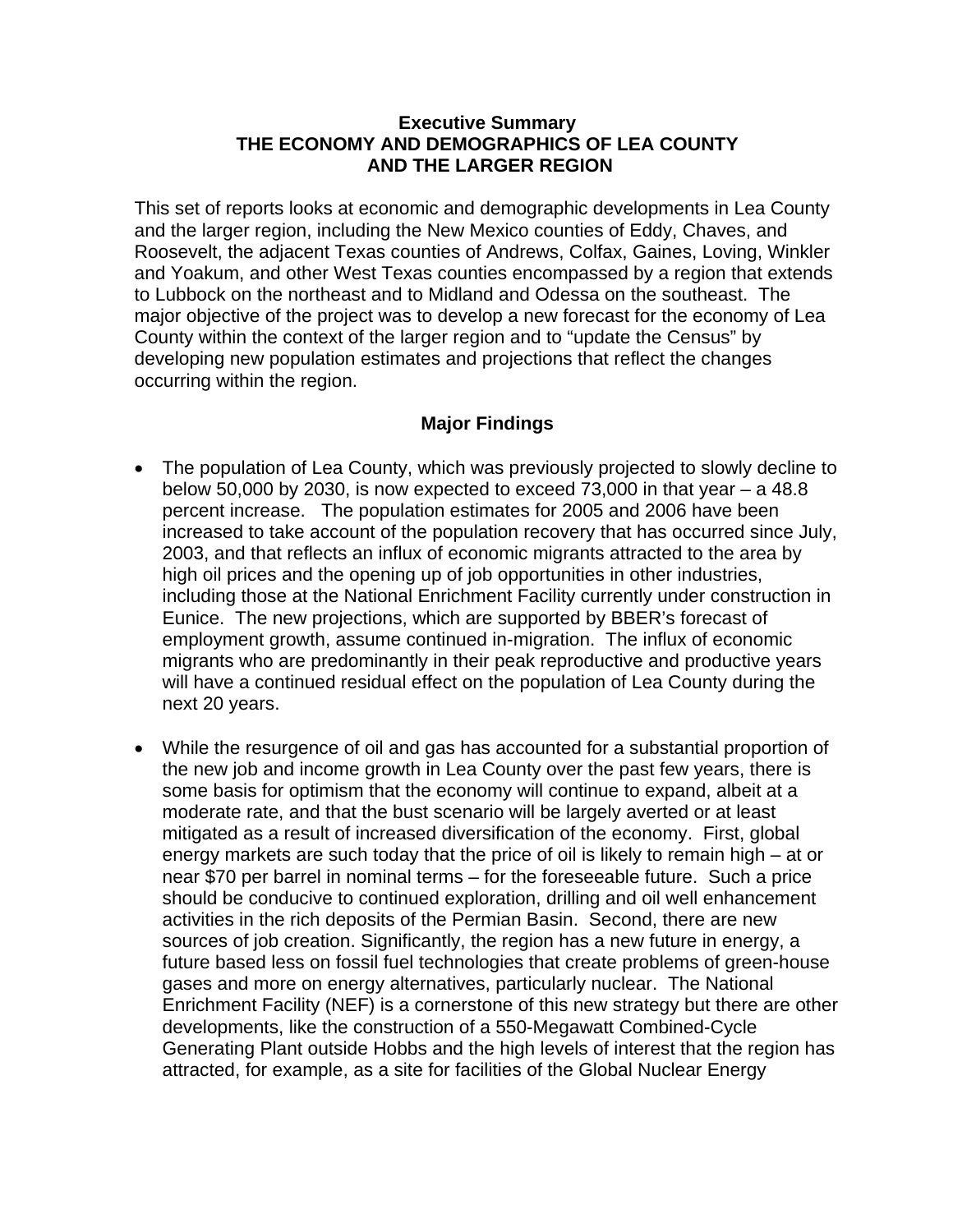Partnership (GNEP), and for FutureGen, which would be the world's first coalfueled, near-zero emissions power plant.

- Respondents to BBER's survey of employers in Lea County conducted last winter identified at least 445 currently vacant positions. The total number of vacancies that employers were seeking to fill could be as many as 2,200. Retail trade has the largest percentage share (17%) of current estimated vacancies in Lea County, with the mining industry a close second (17%), followed by leisure and hospitality and professional and business services (15%) and education, health care and social assistance (9%).
- Lea County and surrounding areas are today areas of labor shortage. The existing labor pool in Lea County is small. There is a feeling among employers that many of the people looking for work are young, fresh out of school, and lacking formal training and experience as well as commitment – that everyone who wants to work in Lea County is already working. Efforts to attract and recruit suitable workers, and particularly workers with more education, skills and experience, are seriously hampered by the lack of available housing.
- Lea County has long been the leading oil producing county in the state, but there are other industries where Lea County has a strong regional presence. In conjunction with the Mainstreet Program, BBER calculated pull factors for 2006 for major industries in the largest New Mexico municipalities in southeast New Mexico. The pull factor for each industry in a particular community is that community's taxable gross receipts from that industry per dollar of estimated income as a percent of New Mexico's taxable gross receipts from the same industry per dollar of New Mexico's estimated income. A result of more than one suggests that the community may be pulling in sales from elsewhere. Across all industries, Hobbs has the greatest total pull factor. Consistent with other evidence that Hobbs is a retail center for the larger region, which includes the rural counties of West Texas, the pull factor for retail trade is by far the largest among those for the communities included in the analysis. Only Artesia comes close. Not surprisingly, Hobbs also leads in terms of mining. Other industries in which Hobbs would appear to have a comparative advantage are manufacturing real estate, rental and leasing, health care and social assistance, accommodation and food service, and other services. One has to be careful in interpreting the data. For example, exports of goods are not taxed because of the Interstate Commerce Clause. In some cases, the Hobbs advantage may simply reflect the relatively small population served that actually lives within the City of Hobbs limits versus the surrounding area – less than 29,000 according to the 2000 Census versus more than 45,000 in Roswell.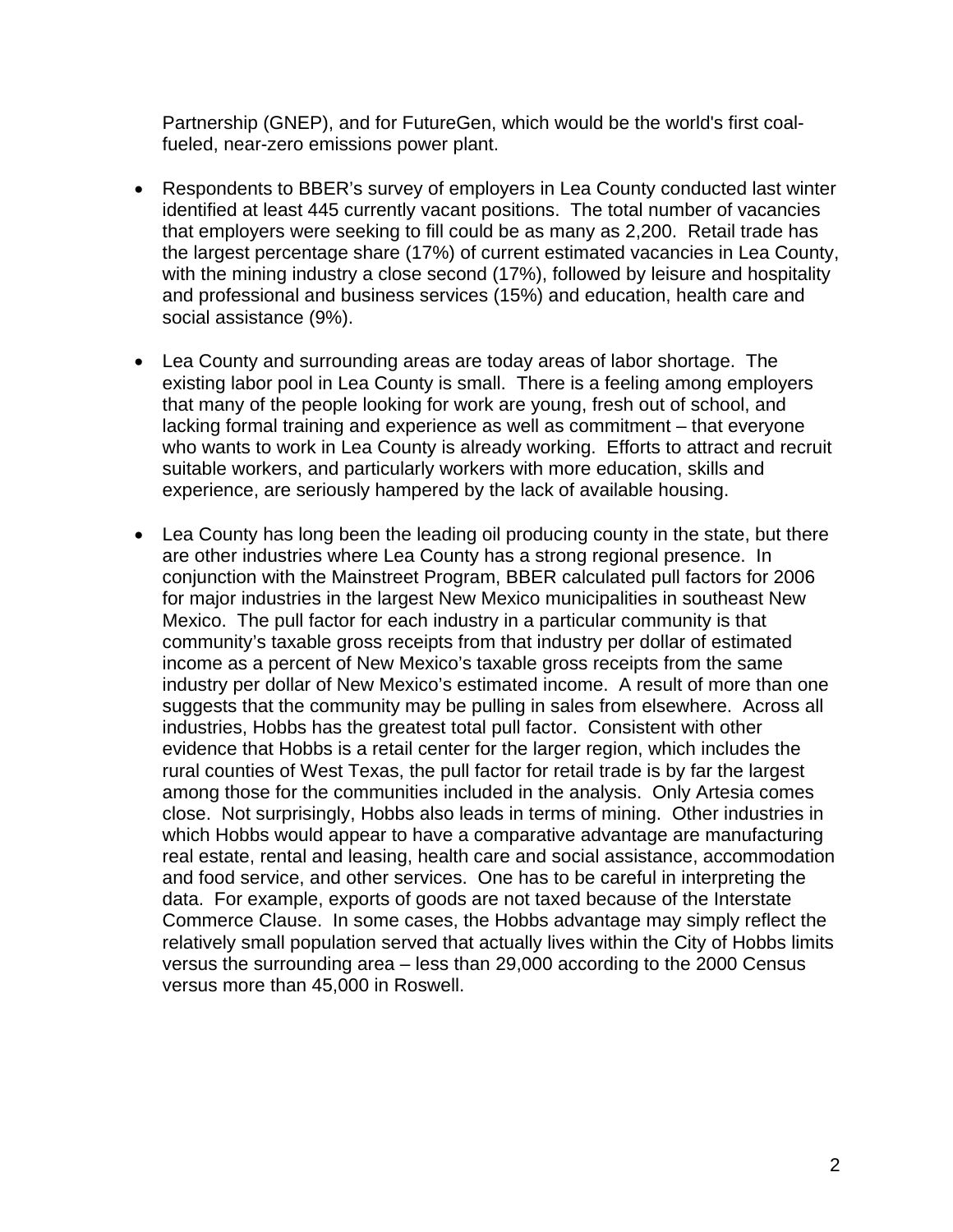#### **Project Summary**

After decades of at best sluggish growth, Lea County and other areas within the larger region are once again experiencing an energy boom. Ironically, this boom, occasioned by soaring oil prices, comes just as many communities in the region were pursuing an alternative economic vision of an "Energy Corridor", based not solely on fossil fuels but on nuclear energy and on alternative energy technologies that generate less green-house gases.

The region has experience with nuclear projects. The Waste Isolation Project near Carlsbad began receiving nuclear waste shipments in 1999. This project has spawned other investments in the area, including investments by the Washington Group International Engineered Products Department, which makes the TRUPACT II containers used to transport waste to WIPP. WIPP, which is one cornerstone of the energy corridor, recently received the necessary permits to receive and dispose of remote-handled (RH) transuranic (TRU) radioactive waste currently stored at DOE clean-up sites across the country. There is talk about, if no firm plans for, a WIPP 2. Another cornerstone is the National Enrichment Facility (NEF) currently under construction on the Texas border just east of Eunice in Lea County by Louisiana Energy Services (LES), a division of URENCO. The \$1.5 billion NEF facility will take years to complete but should be operational by 2013. Back in 2005, LES and the nuclear energy services company AREVA signed a Memorandum of Understanding that could lead to a second major project, the construction of a private uranium hexafluoride deconversion plant in the region to support the NEF. Another project is the 550-megawatt combined-cycle generating plant under construction west of Hobbs. The project is being developed by Lea Power Partners under a contract with Xcel Energy, which will purchase power from the plant for 25 years. The project will supplement existing capacity, using approximately 10 percent of the water required by a traditional power generating station and able to convert natural gas to electric power efficiently and with fewer emissions. It will serve a market which has been growing at a rate of 8% per year. A much larger but more speculative development would be facilities for the Global Nuclear Energy Partnership (GNEP), which could have a permanent workforce of close to 5,000. The Eddy-Lea Energy Alliance received Department of Energy funding to develop a proposal to site GNEP facilities in Lea County midway between Hobbs and Carlsbad, and there is another site in the region, this one closer to Roswell, that is a contender for GNEP. Across the border, a High Temperature Teaching and Test Reactor Facility (HT3R) is under discussion by UT-Permian Basin to be sited in Andrews County, while a team from Odessa made the initial cut for a site for a FutureGen project. FutureGen is a public-private partnership to design, build, and operate the world's first coal-fueled, near-zero emissions power plant to prove the technical and economic feasibility of producing low-cost electricity and hydrogen from coal while nearly eliminating emissions. A biodiesel plant based on cotton seed is planned for Seminole right across the border from Hobbs. Also under discussion are facilities to tap the geo-thermal potential of the area.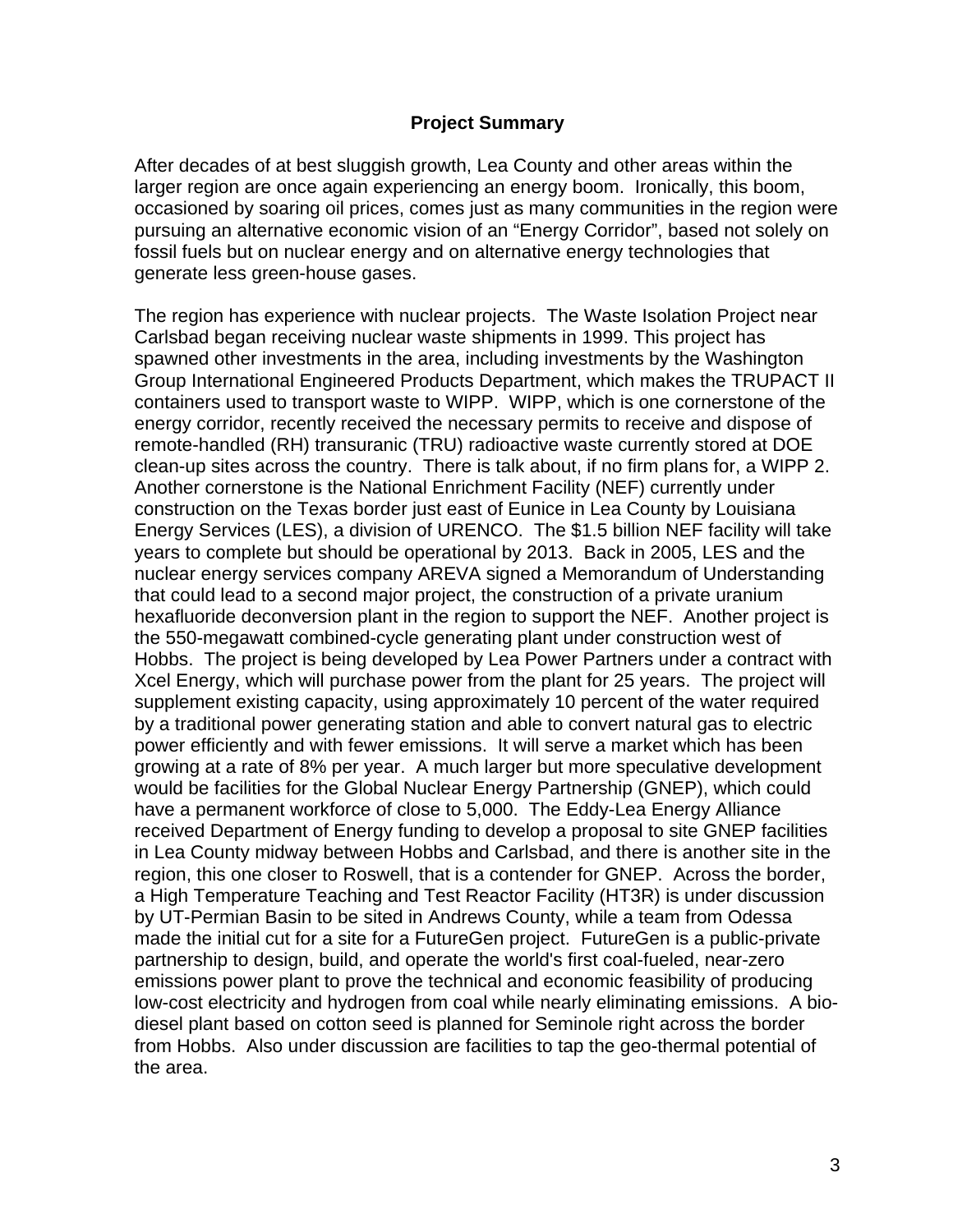Meanwhile, with oil prices above \$70 per barrel, Lea County, which sits on some of the richest oil deposits within the Permian Basin, is seeing tremendous investment in exploration and drilling and oil well enhancement. Private sector wage and salary employment in the county grew by more than 6% in 2006, and growth might be at a faster clip except for a labor shortage throughout the region. BBER's survey of Lea County employers documents the difficulties employers across different industries are having in meeting their labor needs. The oil industry and related field services and other support industries have been pulling in relatively unskilled labor, offering higher wages and demanding substantial overtime. Annual earnings in this industry in the third quarter of 2006 were up \$8,000 from a year earlier. Employers in some other industries find it difficult to compete.

Complicating the situation has been a severe housing shortage. The region has seen booms before and those booms were each inevitably followed by a bust, by a contraction that saw people leave the area in droves, leaving behind empty houses and falling property values. The number of housing units in Lea County grew at three-tenths of 1% (0.3%) between the 1990 Census and Census 2000, with a net addition of just over 70 new housing units. The downturn in the oil and gas industry in the late 1980s, and again in the mid-1990s, led to mass out-migration of workers and their families. Migration estimates based on the residence of individuals five years prior to the Census 2000 indicated a yearly loss of over 800 people between 1995 and 2000. The City of Hobbs lost approximately 815 housing units over the decade of the 1990's, experiencing a net reduction of 317 in the housing stock. Typical of sending or out-migration areas, the overall vacancy rate in Lea County in 2000 was high: over 3,700 units, or about 15% of the County's housing stock, were vacant.

Such experiences seem to have created a timidity uncommon among developers, engendering a preference to build small scale, e.g., a few custom homes per year. Further discouraging investment in housing is a lack of readily developable land served by existing infrastructure. Other challenges include the network of oil and gas lines and a thick layer of caliche close to the surface. Landowners are not always willing to make available land for development and particularly if they own mineral rights that may be worth considerably more in the future. Whatever the cause, building permit data from the City of Hobbs show only 110 units (50 single family, 50 manufactured and 10 multifamily) permitted in 2006. Given the housing slump nation-wide, it would seem that Lea County, with its fast growing labor force and future promise, would attract outside developers, but most deals by outside developers have not materialized.

The housing market may be slowly beginning to respond. City of Hobbs data indicate that so far in 2007, there have been 87 permits for single family, 63 for manufactured, and 200 for multifamily. The concern is that the response is too little, potentially too late. The NEF construction project, which has labor needs far in excess of what can be met locally, in terms of both numbers and skill requirements, has completely overhauled it plans in light of the difficulties in lining up housing for in-coming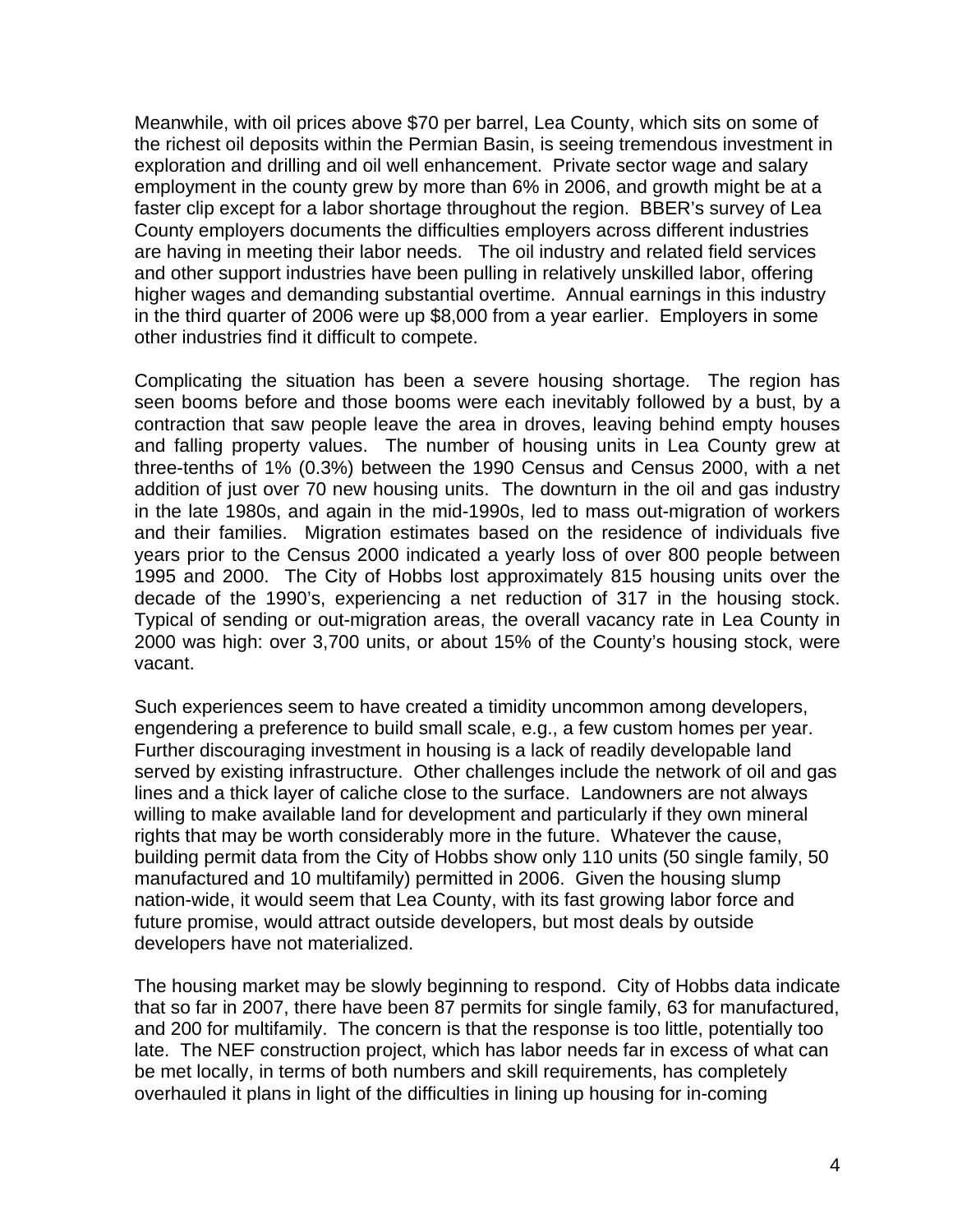construction crews. The project will now have reduced and relatively stable construction labor requirements while the facility itself is under construction, and the construction schedule has been pushed out at least half a year. Some of the employers who responded to our surveys indicated that they were not even bothering to advertise outside the region to meet their needs for skilled labor because people hired would have such a difficult time finding housing locally.

The situation in the Lea County area today creates a number of challenges for economic forecasting. To deal with these challenges, BBER developed a multipronged approach to forecasting employment First, we developed a multiple regression model to estimate actual wage and salary employment and used the model to forecast baseline employment. Second, we conducted interviews with major new players, e.g., NEF, as a basis for add-factoring to capture employment impacts during construction as well as the on-going impacts associated with operations. Third, we conducted a survey of Lea County employers that collected information on their current vacancies as well as their future plans and expected changes in labor requirements. Finally, we used a regional economic model, IMPLAN, to estimate the additional employment that would be supported by these new investments and export-oriented business expansions.

Figure PS1 charts the history of employment growth in Lea County and presents BBER's forecast. This new forecast anticipates strong growth in the near-term, with growth slowing and then settling down to average 0.5 to 0.6% in the out-years. The forecast assumes that the price of oil will remain at or near current level, but will decline in real terms. State employment growth is expected to average 1.5%, which is below historical trend, with employment growth in the region returning to the longterm trend of under 0.6%.

The 2000 Census found relatively low rates of educational attainment among the population 25 years and older in Lea County, with 32.9% lacking a high school degree, compared with 28.1% in Eddy, Chaves, and Roosevelt Counties, 21.2% in New Mexico and 19.6% in the US. Lea County compares favorably with the rural West Texas counties within the region, where 37.0% were without a high school diploma or equivalent, but in the three urban Texas counties, the figure was 24.1%. Interestingly, according to the 2000 Census, women in Lea County had higher educational attainment than men, especially among the 25 to 34 year olds where 22% of the women versus 13% of the men held a college degree.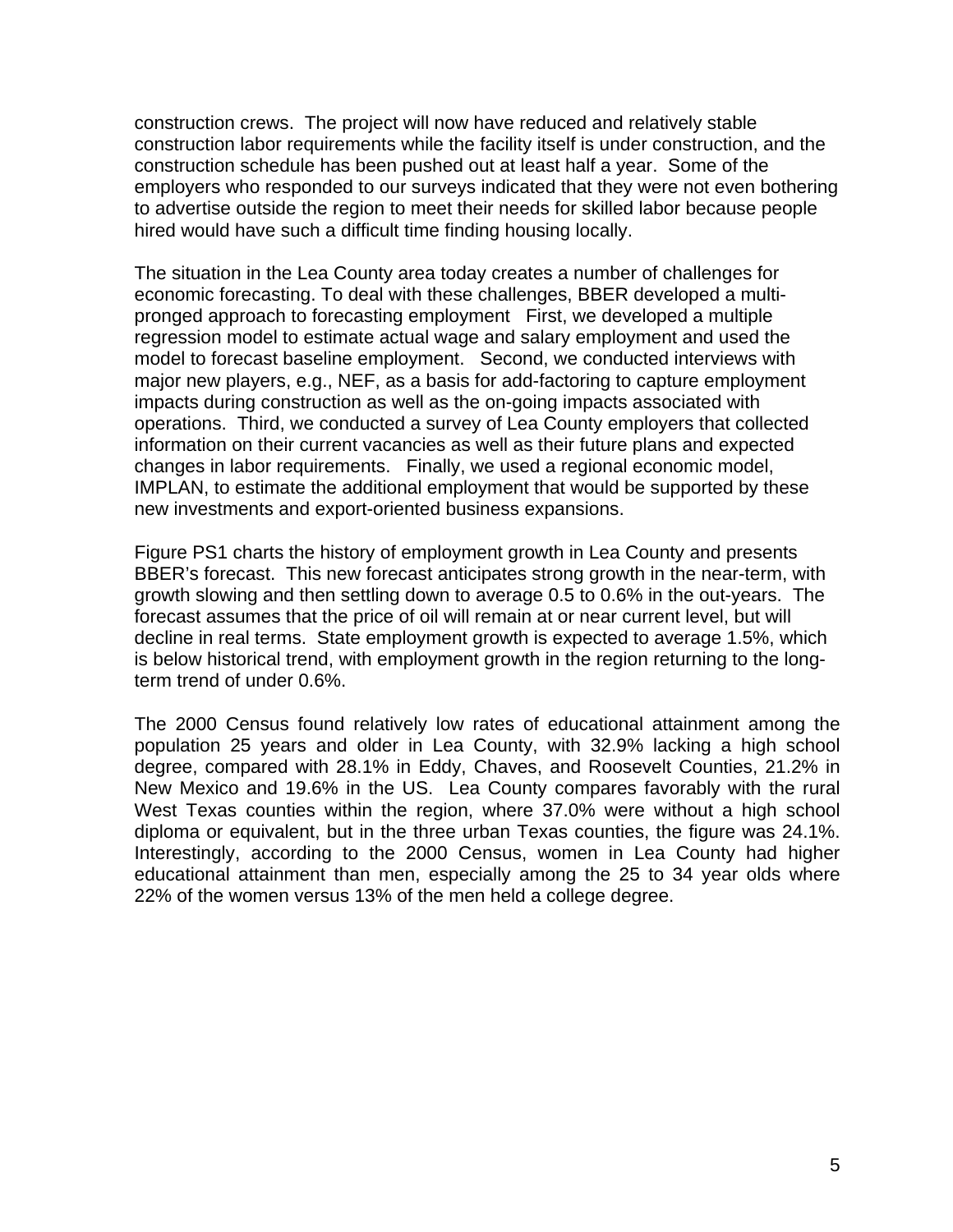

**Figure PS1. Lea County Annual Employment Growth, Actual and Forecasted** 

The kinds of jobs created by the oil boom in Lea County provide little incentive, particularly for young males, to continue their education when they can make as much as \$20 an hour plus overtime with minimal skills, education or experience. A commercial drivers license opens up all kinds of opportunities. Consistent with the above, enrollment at the college level has been declining in Lea County, while enrollment in workforce training courses has increased more than fourteen-fold, from 369 in SY 2003 to 5,000 trainees in SY 2006. Economic development strategies that build on the hospitality industry (e.g., gaming, food service) or Lea County's strength as a retail center bring money into the area but offer little promise of directly creating high paying jobs. Nonetheless, we know from our survey, that there are a number of businesses, including hospitals, that have higher labor-skill and education requirements than can be met locally a the present time. The NEF will offer a number of higher level operating positions, but their recruitment efforts seem to be aimed at attracting retired military with some nuclear experience. Power plants pay well and require a skilled workforce, but the number of permanent jobs created is very small. On the other hand, if the strategy of creating an energy corridor is successful and expands beyond the facilities in existence or under construction today, the educational requirements for the workforce directly and indirectly supported in the region would in all likelihood increase. On a much smaller scale, this seems to be happening in Eddy County as a result of WIPP, although to date the additional job creation has been relatively limited. We have not modeled the job creation under the full "energy corridor" scenario sketched out above; nor have we attempted to model the dynamic impacts associated with activities which might be attracted to the area by NES and related facilities.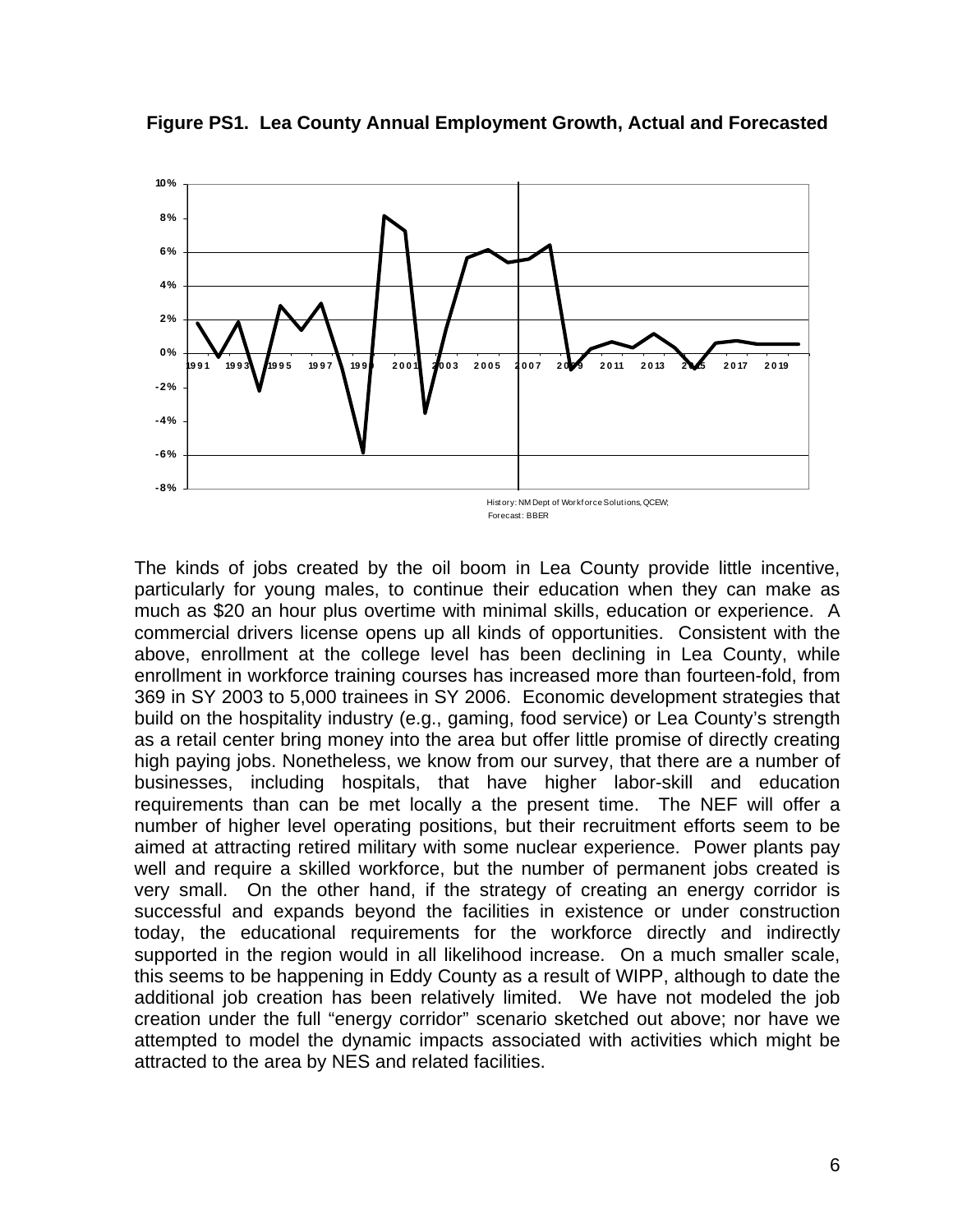Forecasting earnings growth is virtually impossible in the current labor market. The housing shortage makes it difficult to bring in skilled labor, while the labor shortage has resulted both in wage increases and in substantial, but un-estimated, use of overtime. The need for overtime should be reduced as the housing situation is addressed and as in-migration increases the supply of labor, but it would be extremely difficult to model the resultant future path of earnings. With strong earnings growth, per capita income in Lea County has caught up with New Mexico and is now about 80% of the US average. Further gains are possible, although parity with the US, such as was achieved, indeed exceeded, around 1980, is unlikely. A comparison with Eddy County is perhaps appropriate here. In 2005, Eddy County per capita income was almost \$1,500 higher than that for Lea County, with dividends, interest and rent accounting for \$640 of the difference. Average annual wages in Eddy County exceeded those for Lea County by \$2,465. In 1998 and before WIPP opened, average annual wages in Eddy County were higher than those in Lea County, but the difference was about \$400.

According to the Decennial Census counts, the population in Lea County grew at an annual rate of 1.2% during the decade of the 1970's but declined slightly over each decade thereafter. The Census Bureau estimates indicate a net population increase for Lea County of 1,801 from April 1, 2000 to July 1, 2006. By contrast, for the same period, BBER latest estimates indicate a net gain of 2,664, with the population recovery beginning in 2003.

BBER uses a bottom up approach and a housing unit method of population estimation. This procedure updates the Census 2000 housing stock with the new building permits which have been address-matched using a Geographic Information System (GIS) software. To these housing units are typically applied the most recent Census occupancy rate and an average household size that has been adjusted using a rate of change calculated from the 1990 and 2000 Censuses on household population. The particular circumstances in Lea County necessitated some modification to this methodology.

The annual percent change in the Lea County population between April 1, 2000 and July 1, 2003 did not exceed two-tenths of a percent. However, in 2003, the oil price began its ascent, turning the economy of Lea County around and attracting economic migrants. Unfortunately, as noted above, the housing market has been relative unresponsive, with very few new units being added to the existing stock. Many inmigrants, unable to rent or buy a home in Lea County, end up housed in trailer parks and hotel rooms. A few have found housing in Gaines or Andrews Counties. After a site visit to Hobbs, BBER staff adjusted the Census 2000 occupancy rates for the Hobbs (Census Tracts 1 to 7) and Eunice areas (Census Tracts 8) upwards starting with the July 1, 2004 estimate to reflect the influx of workers to the oil fields and, more recently, to the NEF facility currently under construction.

The population recovery in Lea County since 2003 has been geographically uneven, with much of the population growth occurring outside municipal boundaries. This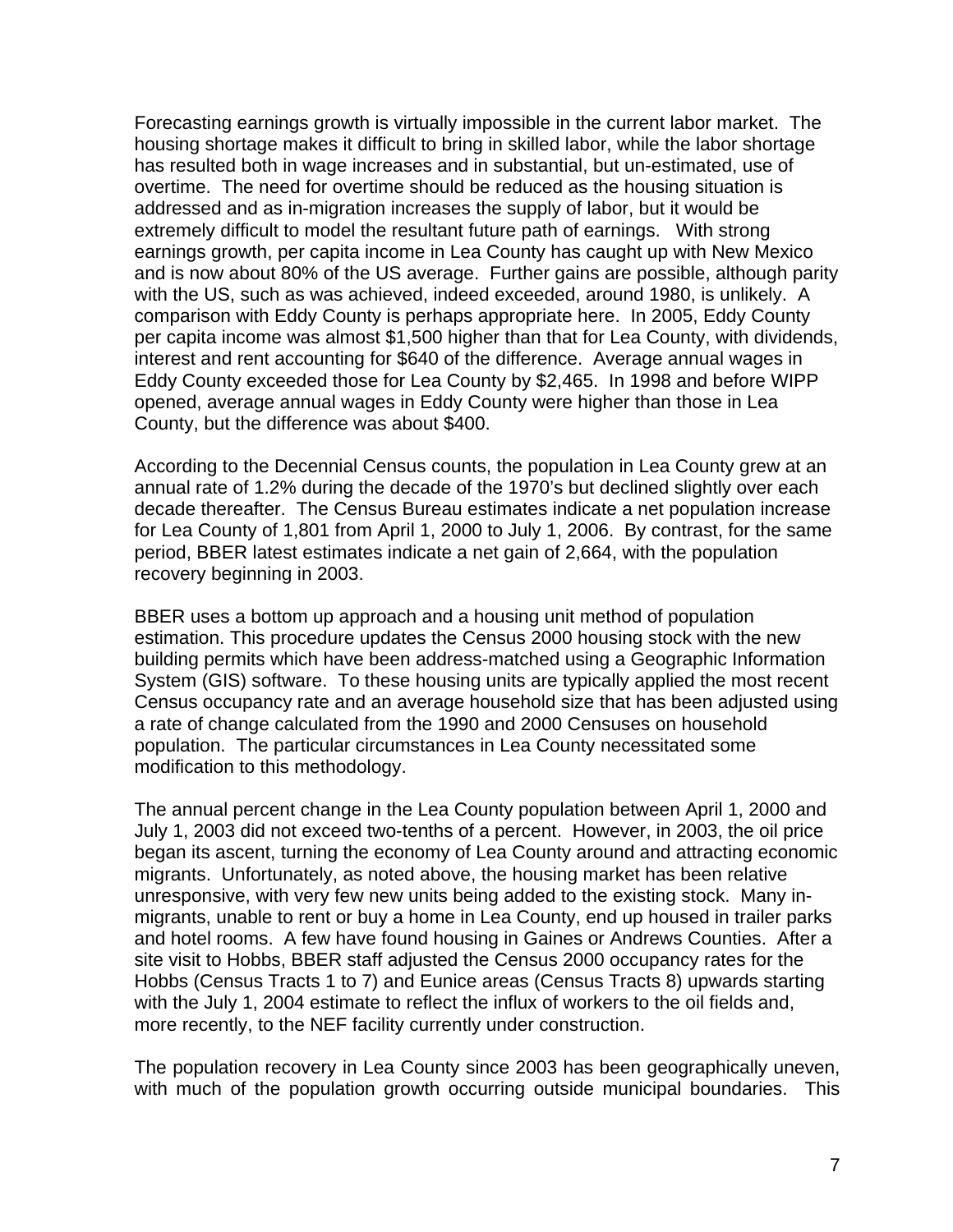pattern is most evident in Hobbs, with Census Track 7, which is outside the City limits, accounting for 38% of the growth in Lea County between 2000 and 2005. The predominance of Minorities, most of whom are Hispanics or Latinos, among the births and in the public school enrollment foretells a change in the racial/ethnic composition of Lea County's population, from an Anglo to a Minority majority population.

In 2002-03, BBER had prepared population projections for all New Mexico counties. The new projection is based on migration trends from 1990 to 2005, which indicated a reversal of the negative net migration that has been the pattern in Lea County since the early-1990s. The annual average number of migrants estimated from several sources was estimated at approximately 200 people. This number was held constant throughout the projection period. Once these individuals are included in the model, they are then subjected to the same fertility and mortality schedules as the county resident population. Under this migration assumption, Lea County will grow from approximately 55,500 people in 2000 to 73,500 by the year 2030. Under this mostlikely scenario, Lea County's population will increase by as many as 18,000 people, or by 33%, over 30 years. Should Lea County population grow according to this scenario, the County is likely to outpace both Chaves County and Eddy County. The growth also exceeds that projected for the adjacent rural counties in West Texas. The influx of economic migrants who are predominantly in their peak reproductive and productive years will have a continued residual effect on the population of Lea County during the next 20 years.

Figure 2PS presents both the new 5-year BBER projections for Lea County and BBER's earlier projections. The contrast is striking.



**Figure 2PS. Revised Population Projections, Lea County, July 1, 2005 to 2030** 

BBER also prepared population projections for a high growth scenario based on the assumption that the number of migrants not associated with the construction industry